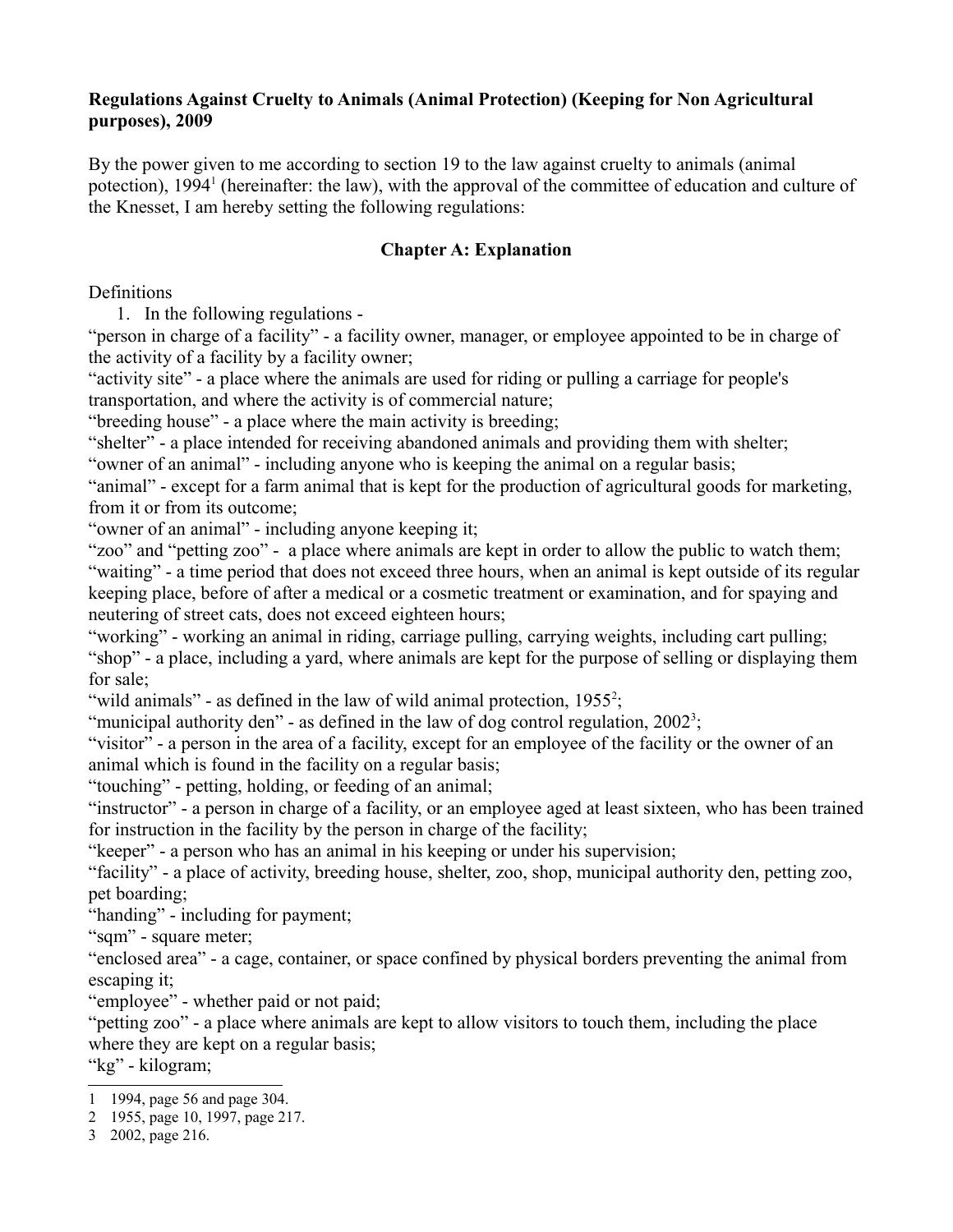"municipal veterinarian doctor" - as defined in the rabies act, 193[4](#page-1-0)<sup>4</sup>.

# **Chapter B: General**

Purpose of the Regulations

2. The purpose of these regulations is to promote the welfare of animals, having physical, medical, behavioral, mental, and social needs; to satisfy the aforementioned needs, animals being kept by one require adequate conditions and environmental enrichment; since the needs of animals, as well as the ability to provide them, are dependent on circumstances, these regulations state the minimal conditions for their keeping.

## Keeping an Animal

- 3.
- (a) One shall not keep an animal unless under the following conditions:
	- (1) The animal is kept in a ventilated living area;
	- (2) The animal is not exposed to climate and lighting conditions that are significantly different than the conditions appropriate for its species, including dark hours; if it requires heating, cooling, exposure to sunlight of to artificial lighting which includes UV lighting, it shall be supplied with such conditions;
	- (3) the enclosed area in which an animal exposed to an audience is kept, would have at least one side which is not exposed to the audience;
	- (4) the construction of the enclosed area, its floor, the materials covering it, and the materials from which all of the aforementioned are made, would be such that inflict no significant harm to the animal inside of it, to its body, or to its health;
	- (5) the enclosed area and the equipment within it, including food and water dishes, would be clean and not contaminated with feces, urine, or trash in an amount that is not reasonable under the circumstances;
	- (6) when cleaning an enclosed area with water, the water stream would not be directed towards an animal, and all the means for avoiding harming the animal's health as a result of it getting wet;
	- (7) when using materials that might harm the animal's health inside the enclosed area, there would be no animals inside of it;
	- (8) an animal whose nature is to live in water, would be kept in water that are suitable in quality to his physiological needs, including the water's temperature, oxygen levels, and mineral levels and compositions;
	- (9) an animal whose nature is to live both in water and on the land, would have access to water as described in paragraph (8) and also to a dry place that fits its needs;
	- (10) the structure of an enclosed area where an animal whose nature is to climb is kept, would allow the animal to climb and have the required means for that;
	- (11) in an area where an animal whose nature is to hide would have suitable hiding places; the number and size of the hiding places would be enough to fit all of the animals in the enclosed areas at the same time;
	- (12) in an enclosed area where an animal whose nature is to dig and curl up in burrows, there would be a padding allowing the animal to do that, or an alternative hollow object that allows the animal to get inside of it;
	- (13) in an enclosed area where a few animals are kept, there would be enough dishes for food and water, in terms of their number, placement, shape, and size, to allow all the

<span id="page-1-0"></span><sup>4 1934,</sup>  $1<sup>st</sup>$  addition, page 242.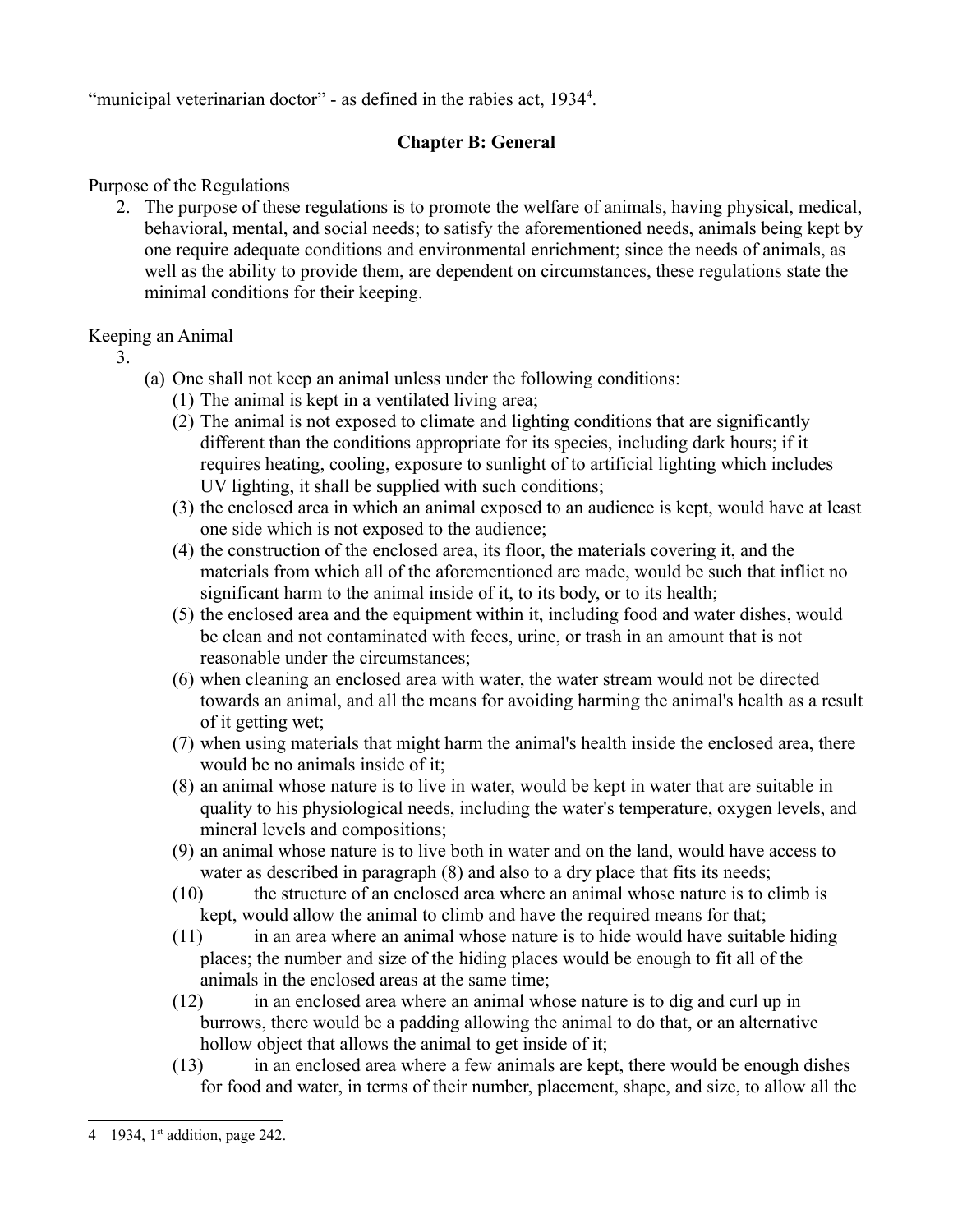animals in the enclosed area free access to food and water, without competing amongst themselves on food or water;

- (14) animal would not be kept in one enclosed area if there is a danger of one of them hurting another or cause substantial damage to its body; this paragraph excludes animals that can only be fed with a living animal;
- (15) the dividers between adjacent enclosed areas would keep the animals kept in them from hurting each other.
- (b) Before repopulating a cage, the cage and the equipment in it would be sanitized, including the food and water dishes, and a clean padding would be placed in the cage.
- (c) A keeper of an animal would supply it with food and drinking water as described below:
	- (1) food in the quantity, frequency, and nutritional composition fitting the animal's needs and eating habits, according to its species, gender, age, and health condition;
	- (2) food that is not rotten, poisoned, or moldy;
	- (3) available clean drinking water; if the animal is outside of its regular place of keeping drinking water in quantity and frequency suitable for its needs; in this paragraph, "drinking water" - water that follow the regulations of the people's health (sanitary quality of drinking water),  $1974<sup>5</sup>$  $1974<sup>5</sup>$  $1974<sup>5</sup>$ .
- (d) a person shall not raise an animal that is a mammal apart from its mother before it has reached the age when he is weaned, unless the separation is meant to protect the mother or the offspring, or the welfare thereof.
- (e) A person shall not keep a bird or a chicken, in the four days following its hatching, apart from adults of its species, unless the separation is meant to protect the parents or the offspring, or the welfare thereof.

Size of enclosed area

4.

- (a) A person would not keep an animal in an enclosed area, unless the measurements of the space free of equipment are no less than described below:
	- (1) the length of the enclosed area would be at least twice as long as the longest animal in the enclosed area, not including its tail, and the width thereof would be at least 1.5 times as much as the longest animal in the enclosed area, not including its tail;
	- (2) if the enclosed area isn't rectangular, the area would be as described in paragraph (1) and would be able to contain a rectangle which is at least as wide as the longest animal in the enclosed area, not including its tail;
	- (3) the height of the enclosed area would be twice as high as the tallest animal in the enclosed area, or as high as the length of the longest animal in the enclosed area, the higher one out of those two.
- (b) In an enclosed area with measurements as described in sub-regulation (a), it is allowed to keep two animals.
- (c) A person shall not keep more than two animals in an enclosed area, unless its size is bigger by at least one rectangle, which is 1.5 times longer than the animal, not including its tail, and as wide as the length of the animal, not including its tail, than described in subregulation (a), for every additional animal.
- (d) Despite the aforementioned sub-regulation (a)(3), it is allowed to keep a horse or a mule in an enclosed area where the height is no less than 2.5 meters.
- (e) Despite the aforementioned sub-regulation (a)(3), it is allowed to keep a snake in a cage, as

<span id="page-2-0"></span><sup>5</sup> 1974, page 556; 1981, page 996.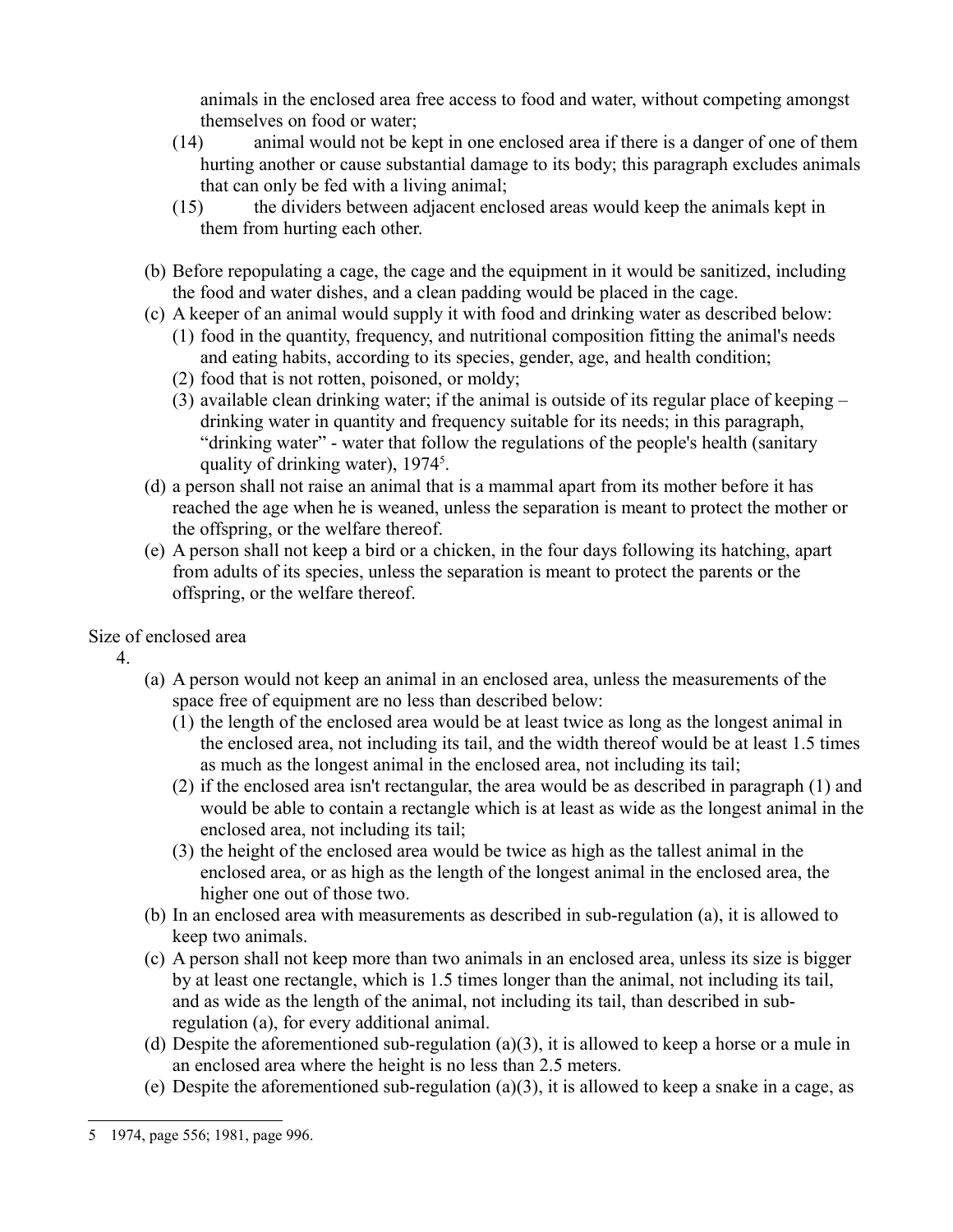long as the cage is at least the length of the snake, and its height is at least half the length of the snake, but not less than twenty centimeters, and it is allowed to keep a snake longer than six meters in a cage that is at least three meters wide and three meters high.

- (f) Without taking away from the aforementioned in sub-regulation (a)
	- (1) a person shall not keep an animal that is not a fish in an enclosed area smaller than six hundred square centimeters;
	- (2) a person shall not keep a fish in a container which contains less than one liter of water.

Keeping of birds in cages

- 5. Despite the aforementioned in regulation 4, a person shall not keep a bird in an enclosed area unless the following conditions are kept:
	- (1) the size of the area free of equipment would not be smaller than described below:
		- (a) the length and width of the enclosed area would be three times as much as the length of the largest bird in the enclosed area, not including its tail;
		- (b) if the enclosed area is not rectangular, it would be able to contain a rectangle as described in sub-paragraph (a);
		- (c) the height of the enclosed area would be five times as long as the largest bird in the enclosed area, not including its tail;
		- (d) the size of the enclosed area would allow the largest bird in the enclosed area to spread its wings;
	- (2) an enclosed area as described in paragraph (1) can contain up to three birds;
	- (3) the size of the enclosed area free of equipment, for each additional bird over the aforementioned in paragraph (2) would be larger then described in paragraph (1) by at least the size of a rectangle of which the length is three times as much as the additional bird, not including its tail, and of which the width is as much as the length of the bird, not including its tail;
	- (4) in an enclosed area where birds whose nature is to stand on branches are kept, there would be enough horizontal bars to allow all the birds to stand on them, and the thickness of the bars would be according to the kind of birds kept in the enclosed area;
	- (5) the spacing between the aforementioned bars in paragraph (4) would be twice the as much as the length of the largest bird in the enclosed area, not including its tail.

Keeping of an animal during transportation and waiting times

6.

- (a) The instructions in regulation 3 (a) (9) to (13), and (c) would not apply in the case of transportation and waiting times of an animal, as long as the transporter of an animal or the person who keeps it while waiting or being transported is supplying it with sufficient water and food, in terms of frequency, quality, and quantity, for its needs while waiting of being transported.
- (b) Regulations 4, 5, and 16 would not apply for
	- (1) keeping an animal during transportation and waiting times;
	- (2) keeping an animal in a cage for limited periods of time, for the purpose of repair, or avoiding behavior problems of the animal,

as long as the size of the cage allow the animal to perform, without difficulty, each of the following actions: turning its body, cleaning it with its tongue or beak, get up, lie down, and spread its limbs.

(c) If the animal is of the ungulate group, the instructions on regulation (4) would not apply under the circumstances described in sub-regulation b (1) and (2), even if the conditions of sub-regulation (b) does not apply to the animal.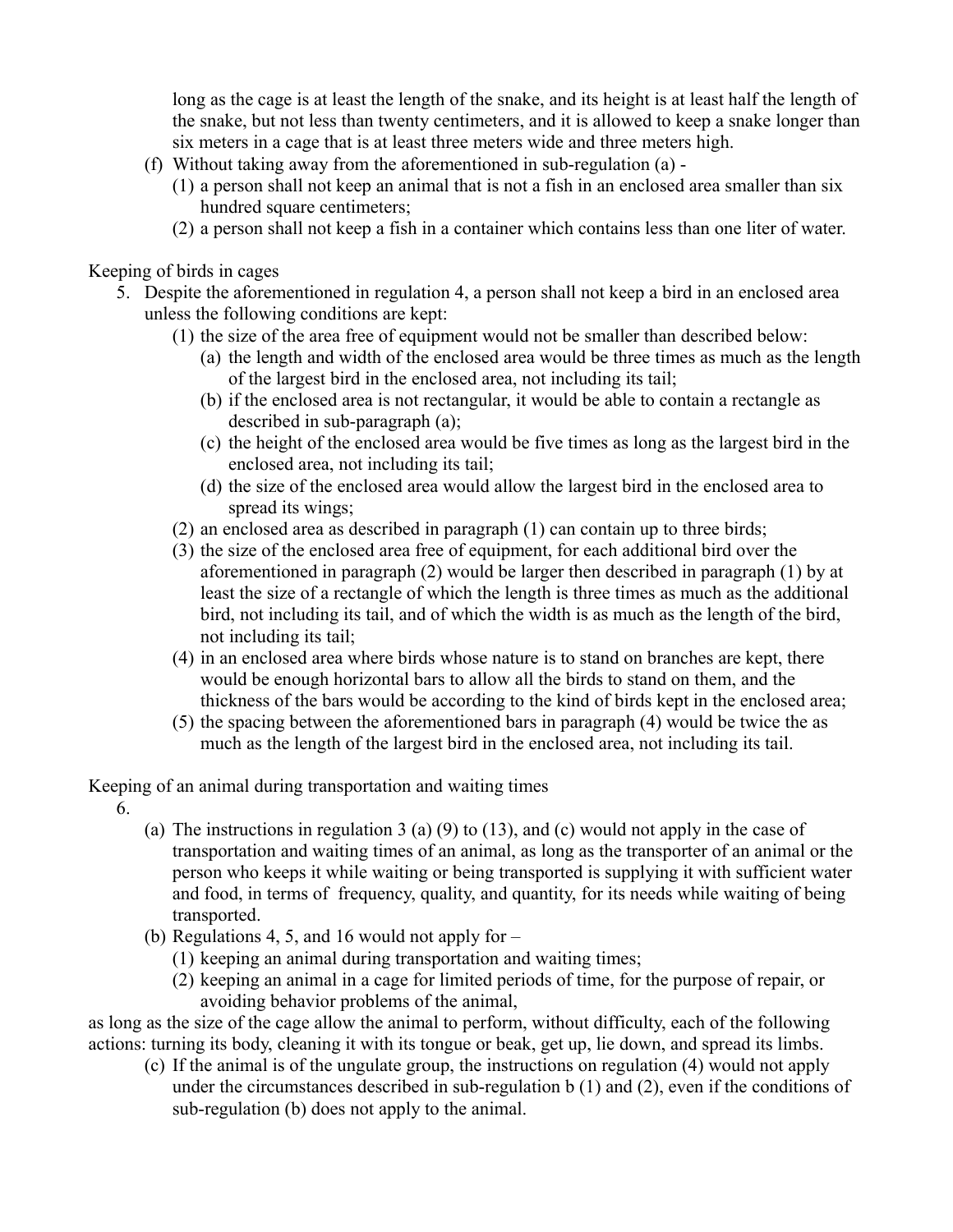Taking care of an ill or suffering animal

7.

- (a) The keeper of an ill or suffering animal shall provide it, within a reasonable time, an appropriate treatment for its healing or easing its pain.
- (b) If the medical treatment for the animal requires keeping under different conditions than described in these regulations, the animal would be kept under the required conditions.

Tying of animal on a leash

8.

- (a) A person shall not tie an animal if there is a real danger of harming its body or health due to the tying method.
- (b) A person shall not tie an animal using a slip collar unless the collar is attached to a leash held by a person.
- (c) A person shall not tie an animal, except for a dog, in its regular place of keeping or for a time period longer than five straight hours, unless the instructions described in regulation 4 or 5 with the changes the case in subject entails are followed.
- (d) A person shall not tie a dog in its regular place of keeping or for a time period longer than five straight hours, unless all the following conditions are met:
	- (1) the area allocated for it is at least 16 square meters and is free of objects the means of tying of the dog might get caught in;
	- (2) the length of the means of tying of the dog is not under one and a half meters, and the method of tying enables the dog to move around all of the area described in paragraph (1);
	- (3) the dog would have free access to a shelter that is clean and protected from sun, wind, and rain, and has a place from him to lie down; if the place for lying down is made out of cement, there would be thermal isolation put on it;
	- (4) the dog would have access to a shadowed area that is no smaller than three square meters meters; the space of a dog house would not be included in the calculation of the aforementioned area.
- (e) A person would not tie an animal to its regular place of keeping without time off for physical activity; in this paragraph, "physical activity" – going out for a walk of releasing the animal in a yard.

# **Chapter C: Keeping of Animals in a Facility**

# Notification of a Facility

9.

- (a) An owner of a facility or its manager would notify the municipal veterinarian doctor in the municipality where the facility is located, about the facility owned or managed by him; the notification would be according to form 1 in the first appendix, and would specify the kinds of animals that would be kept in the facility, and where they would be kept (in these regulations – notification); if the facility is a petting zoo, the notification would be given to the municipal veterinarian doctor in the municipality where the animals are regularly kept.
- (b) The owner of a facility or its manager would notify the municipal veterinarian doctor in the municipality where the facility is located, about any change in the details of the notification within ten days of the day when the change occurs.
- (c) If the municipal veterinarian doctor, or anyone on his behalf, receives a notification or a notification regarding a change, he would confirm receiving it by signing the designated area on the form.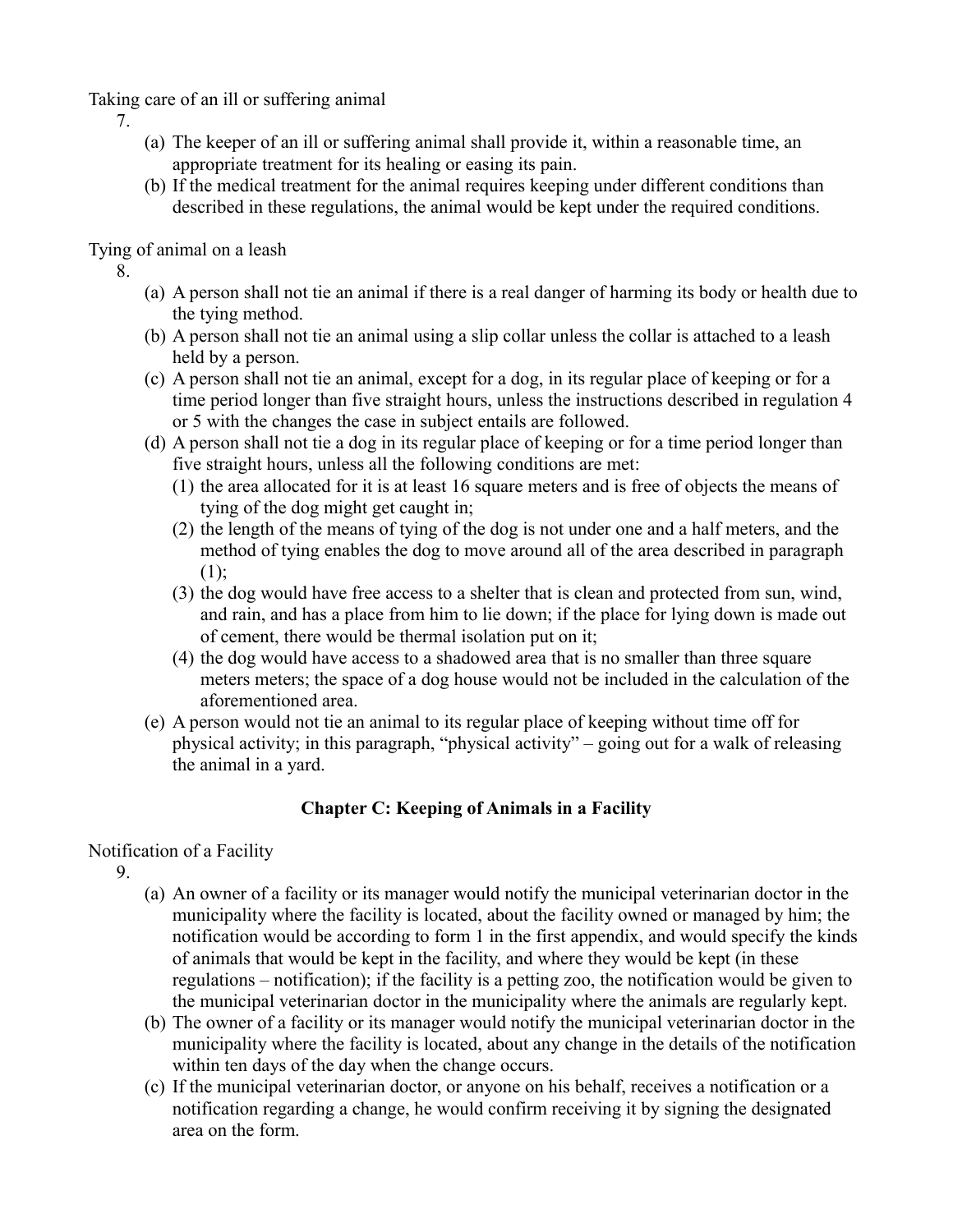(d) The owner of a facility or its manager would not operate a facility not allow another to operate it, unless he has a confirmation that the notification, as described in sub-regulation (c) has been received; and if the notification had changes, a confirmation that the notification regarding the change has been received.

#### Operation of a Facility

10. The person in charge of a facility would not operate it unless –

- (1) he has the knowledge required for keeping and taking care of animals of the kind that is kept in the facility;
- (2) the employees working in the facility were instructed to follow these regulations, and are sufficient in number to keep them;
- (3) he is present in the facility whenever the facility is open for visitors.

Keeping of Animals in a Facility

11.

- (a) An owner of a facility which is a business place, would place a sign in the facility, saying feeding an animal or touching it without permission from the person in charge of the facility or an instructor is forbidden.
- (b) A person in charge of a facility or an instructor would not approve touching an animal or feeding it, unless he has been given sufficient evidence that the person touching or feeding the animal knows the right way to do that without causing the animal any pain or suffering.
- (c) A person would not touch or feed without permission from an instructor and his supervision.
- (d) The person in charge of a facility would take all the necessary means, in a reasonable manner under the circumstances, in order to prevent any hurting of the animals of disturbing them at any time, including times when the facility is not open to the audience.
- (e) A person in charge of the facility would be responsible for daily checkups of all the devices and animals in the facility, in order to find problems or signs of distress or illness.
- (f) A person in charge of a facility would not leave an animal in the facility without a supervising employee for longer than 26 straight hours, given that these regulations have been followed.
- (g) A person in charge of a facility would put a sign, where people can see it when the facility is closed, with a name and phone number of a responsible person that they can call when the facility is closed.
- (h) A person in charge of a shop would not keep in the shop a dog, a ferret, or a cat aged less than 60 days; this sub-paragraph would not apply in the case of a breeding house that is also a shop.

#### Medical Supervision

- 12. A Person in Charge of a Facility
	- (1) would take all the means required for the examination of all the animals in the facility by a veterinarian doctor at least once a month;
	- (2) would keep a dog, a cat, a ferret, or a rabbit that has been received by the facility in isolation, as described on regulation 13, and would not remove it from isolation before it is examined by a veterinarian doctor.
	- (3) would bring any animal in the facility that shows signs of illness of injury, not including fish, for a veterinarian doctor examination.
	- (4) would maintain a record of all the signs of illness and distress of an animal, and of the examinations and medical treatments received by the animals in the facility, including regular checkups and their results; the aforementioned records would include: date, type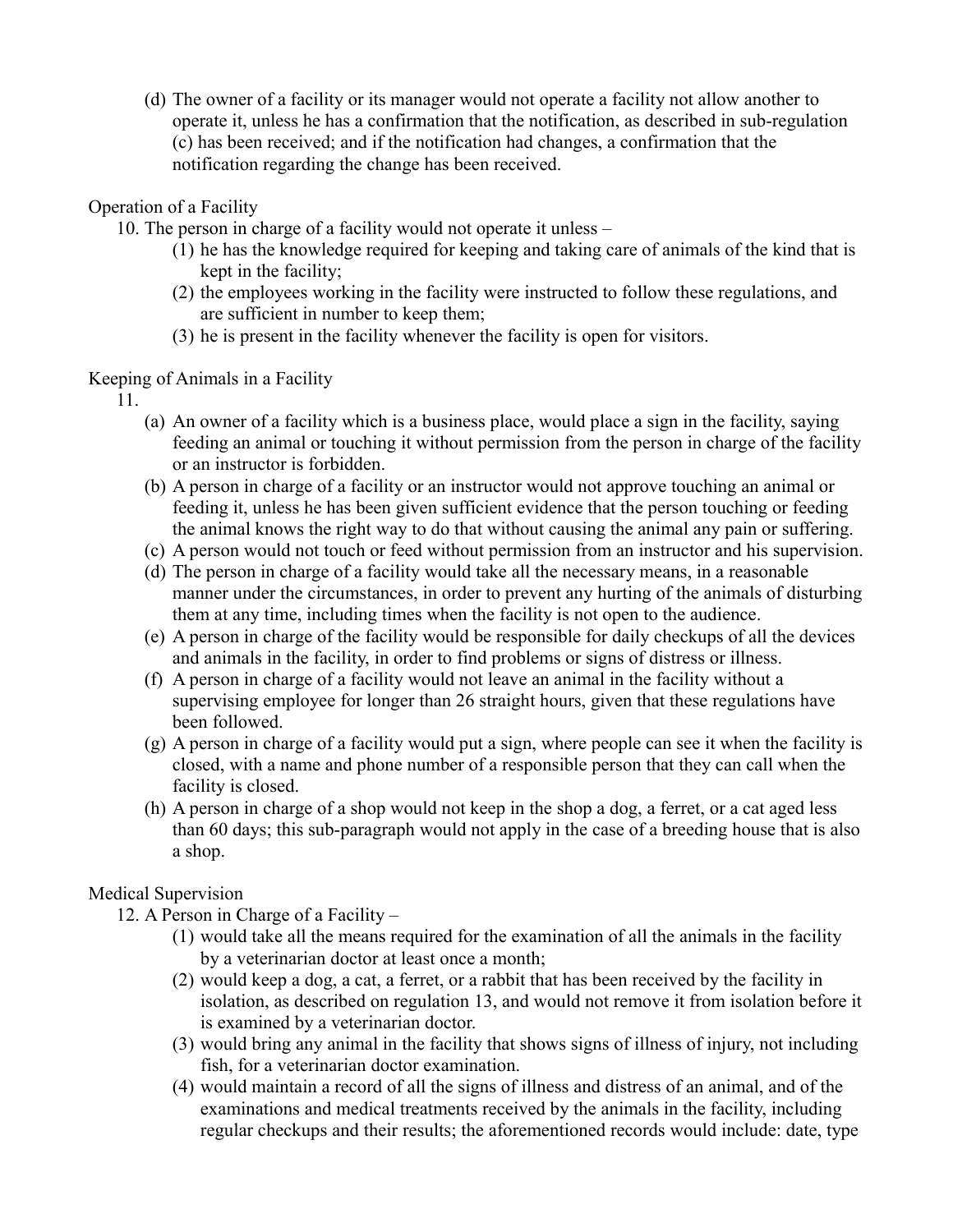of treatment or examination, details of the animal treated, instructions for further treatments given, as well as the name, signature, and license number of the veterinarian doctor who performed the examination or instructed the treatment;

- (5) would keep the aforementioned record as described in paragraph (4) for two years of its writing;
- (6) would give the municipal veterinarian doctor, no later than the  $10<sup>th</sup>$  of every month, a report according to the form 2 in the first appendix, regarding examinations of animals in the facility.

Isolation of ill animals

13.

- (a) A person in charge of a facility would keep an animal suffering from an infectious disease or is suspected as such –
	- (1) in a separate enclosed area in a way that would prevent contact between it and the visitors;
	- (2) isolated from the rest of the animals in the facility.
- (b) Without limiting sub-regulation (b), a person in charge of a facility that is a shop would keep an animal that is ill, injured, or suspected as such, in an enclosed area separated from other animals, and in a way that would prevent contact between it and the visitors.
- (c) an enclosed area as described in sub-regulation (b) would be marked with a sign saying "in medical isolation".

#### Handing Over of Animals from a Facility

- 14. A person would not hand over an animal from a facility unless
	- (1) to his knowledge the animal is not ill of showing signs of illness when it is handed over;
	- (2) if the animal is a dog, a cat, a ferret, or a rabbit he is more than 60 days old, has been examined during its time in the facility by a veterinarian doctor, and a document regarding that has been given to the person receiving the animal;
	- (3) if the animal legally requires vaccinations a document saying that the animal is vaccinated, signed by a veterinarian doctor, has been given to the person receiving the animal;
	- (4) without limiting the aforementioned in paragraph (1), an animal can be handed over even if it is ill of showing signs of illness, if the following criteria are met:
		- (a) a veterinarian doctor has approved, in writing, that there was no reason to hand the animal over;
		- (b) a veterinarian doctor on behalf of the facility or a person in charge of the facility has explained to the person receiving the animal the meaning of the animal's medical condition;
		- (c) the person receiving the animal has confirmed, in writing, that he has the will, ability, and means for taking care of that animal.

Giving Instructions for Treatment

- 15. The person handing over an animal from a facility would give the person receiving the animal, when it is handed over, written instructions for treatment, that would include all of the following:
	- (1) the type of animal handed over;
	- (2) the proper conditions for its keeping, feeding, and treatment;
	- (3) general signs of health issues of the animal, according to its type;
	- (4) the words "in any case of suspicion of illness or another medical issue, seek the attention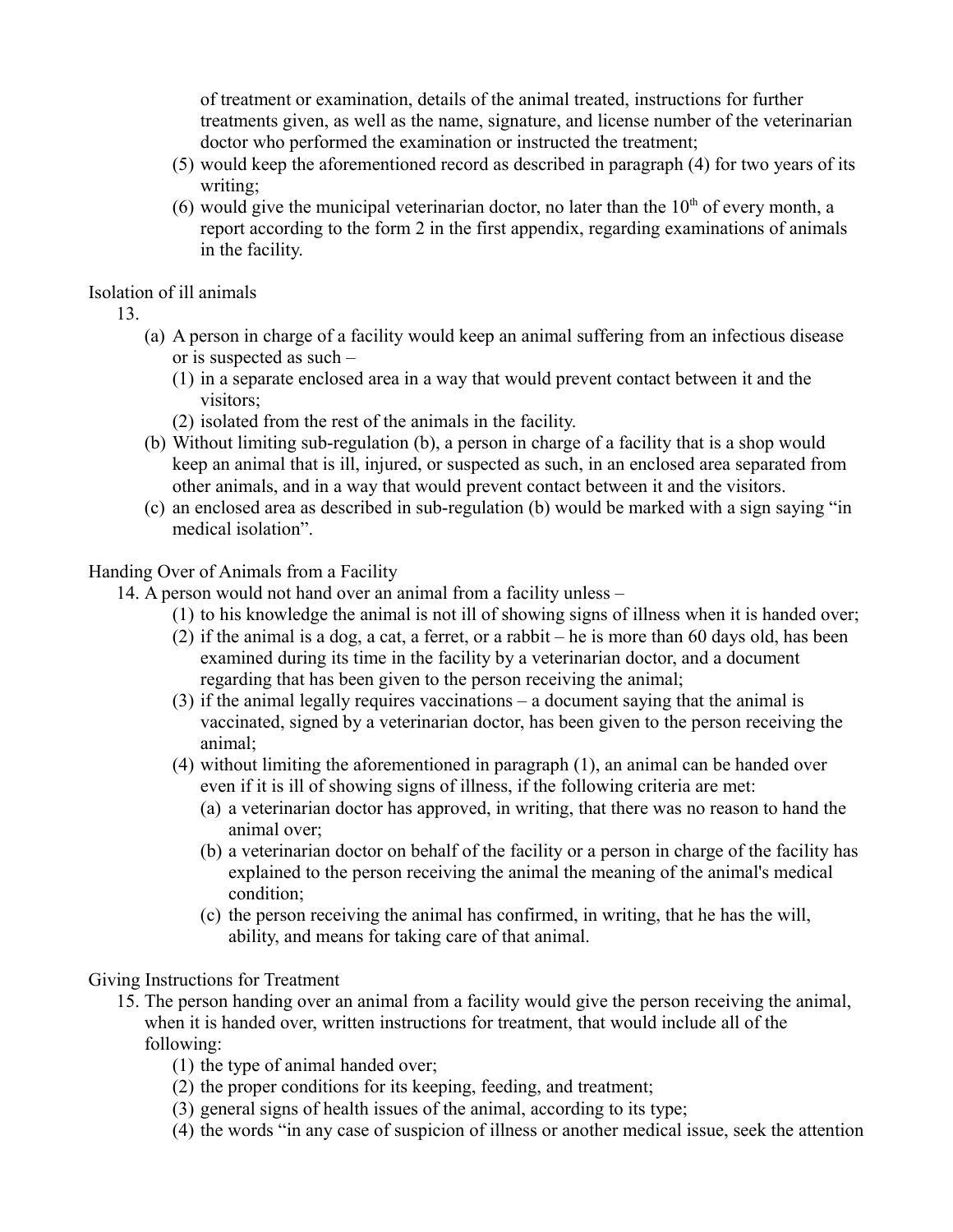of a veterinarian doctor for professional assistance"; the regulations in this paragraph would not apply for fish.

## **Chapter D – Keeping of Dogs and Cats**

- 16. Without limiting regulations 3 and 4, a person would only keep a cat or a dog in an enclosed area if the following criteria are met:
	- (1) The floor of the enclosed area is constructed in a way that allows draining the water used for washing and the droppings in the cage into a drainage channel leading to an appropriate sewage system; this regulation would not apply in cases where the keeper of the animal takes measures of collecting the droppings and cleans the enclosed area often enough to prevent accumulation of droppings, liquids, and dirt;
	- (2) A person in charge of a facility would be responsible for having is cleaned often enough, and at least once a day, to prevent accumulation of droppings, liquids, and dirt;
	- (3) The minimal size of an enclosed area would not be less than
		- (a) 1 sqm for a cat, and the height of the cage would not be under 1 meter;
		- (b)  $1.2$  sqm for a dog weighing up to 10 kg;
		- (c)  $2 \text{ sqm} \text{for a dog weighing more than 10 kg and up to 40 kg}$ ;
		- (d) 3sqm for a dog weighing more than 20 kg and up to 40 kg;
		- (e)  $3.5 \text{ sgm} \text{for a dog weighing more than 40 kg}$ ;
	- (4) The size of an enclosed area with more than one cat, would be at least 0.6 sqm larger for any additional adult cat, or 1.2 sqm for a cat with her kittens;
	- (5) The size of an enclosed area with more than one dog, would be at least the sum of the size aforementioned in paragraph (3), calculated according to the largest dog in the enclosed area, plus one sqm for every 10 kg from the accumulated weight of the rest of the dogs in the enclosed area;
	- (6) A dog or a cat would have free access to a clean place, sheltered from sun, wind, and rain, where there are places to lie down, sufficient in size and quantity, for all the animals in the enclosed area at once; the size of the area sheltered from the sun would not be under the minimal required size according to paragraphs (3), (4), and (5);
	- (7) Places for the animals to lie down in the facility, would be elevated from the ground and made of materials that can be disinfected; if the places for lying down are make from concrete of metal, they would have thermal isolating material on them;
	- (8) The facility would have means of heating or cooling in the enclosed areas;
	- (9) An enclosed area where a cat is kept, would have
		- (a) an appropriate hiding place;
		- (b) an appropriate pad for scratching nails;
		- (c) a litter box with appropriate padding; the quantity and size of the litter boxes would match the number of cats in the enclosed area;
	- (10) For every dog in the anclosed area, except for a dog that is not medcially capable of it, would be allowed to have physical activity at least twice a day, for at least 30 minutes each time; in this paragraph, "physycal activity" - going for a walk when the dog is kept o na leash, or allowing the dog to go out to a yard bigger than 16 sqm; if there are more dogs in the yard at the same time, its size would be 2 sqm bigger for every additional dog;
	- (11) In a facility that is a municipal authority den, or another kind of facility where more than 20 dogs or cats are kept, there would be a place for medical treatment of animals, including a table for treatments and intruments for first aid.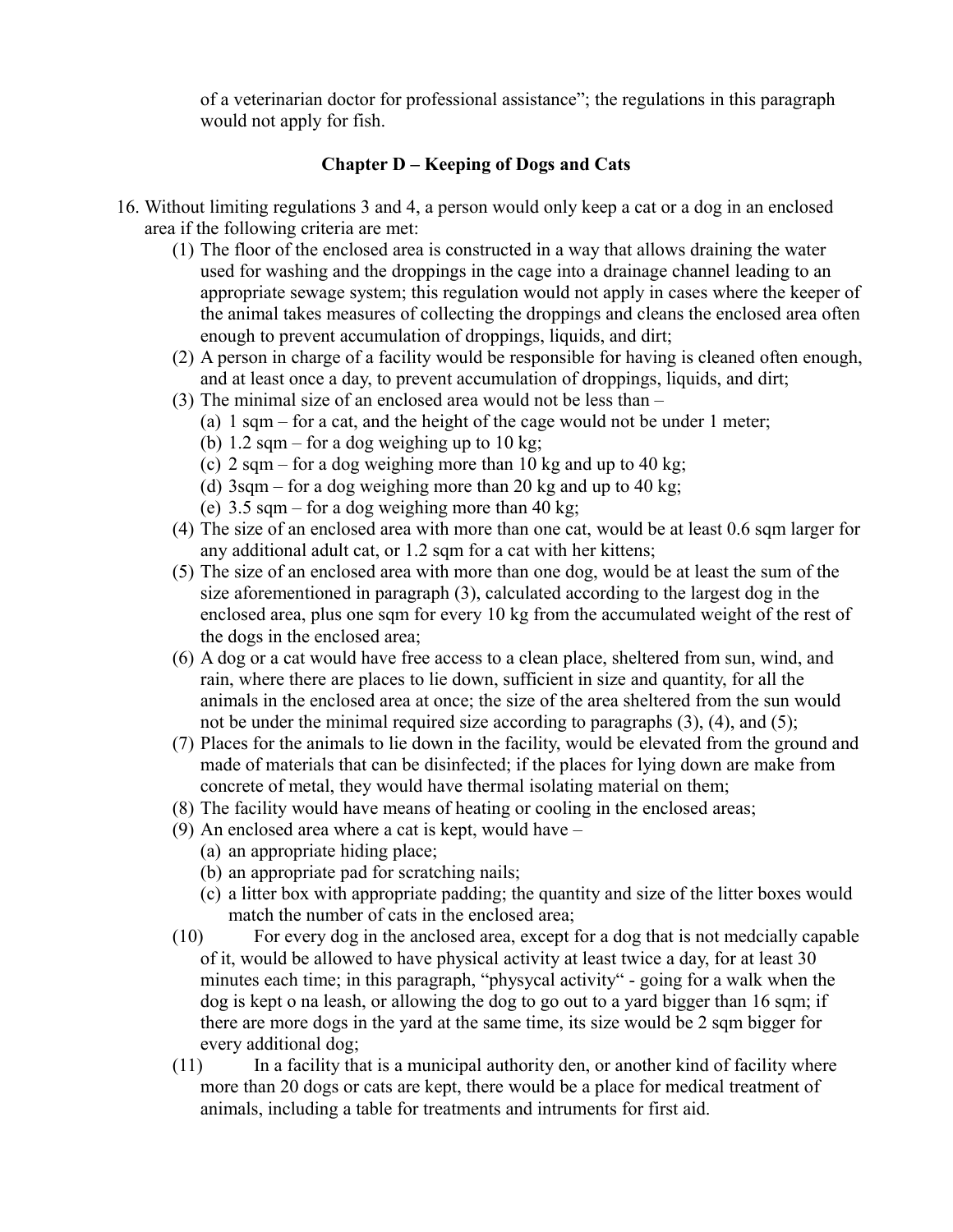# **Chapter E – Keeping and Operation of a Petting Zoo**

Regular Place of Keeping, and Record Keeping Duty

17.

- (a) A person would not operate of manage a petting zoo unless the animals have a regular place of keeping.
- (b) The person in charge of a petting zoo would keep a log for the operation of the animals outside their regular place of keeping.

Duties of a Person in Charge of a Petting Zoo

18. A person in charge of a facility that is a petting zoo –

- (1) would set and mark an area where the animals would be kept so that the visitors could make contact with them (hereinafter: petting zone);
- (2) would put a visible sign in the petting zoo, in Hebrew and in Arabic, including at least the regulations in the second appendix;
- (3) would not operate it unless the number of instructors allows then to oversee the wellbeing of all the animals in the petting zone;
- (4) enterence of visitors would not be allowed without the supervision of an instructor.

Duties of an Instructor

19.

- (a) An instructor would limit the number of visitors in a petting zone, in a way that would enable him to oversee the wellbeing of the animals in it.
- (b) An instructor would not allow touching an animal except for inside the petting zone.
- (c) If a visitor does not obey the instructions, the instructor would tell him to step outside the petting zone.

## **Contact**

20. A visitor would not touch an animal in a petting zone, without permission from an instructor and under the supervision thereof.

## Rest

21.

- (a) A visitor would not keep an animal in a petting zone, unless one of the following applies:
	- (1) each of the animals can go away to rest in a designated area where the visitors cannot make contact with it;
	- (2) the maximal period of time when the animal is kept where visitors make contact with it is 60 minutes, after which the animal gets at least 20 straight minutes where it cannot be contacted in that manner.
- (b) A preson would not take out an animal, except for a dog, in order to show it in a petting zoo that is not its regular place of keeping, unless the following conditions are met:
	- (1) the animal has stayed in its regular place of keeping at least 36 hours prior to taking it out;
	- (2) the animal would be put back in its regular place of keeping no longer than 24 hours after taking it out.

Food

22. A visitor would not bring food into a petting zone without the supervision of an instructor.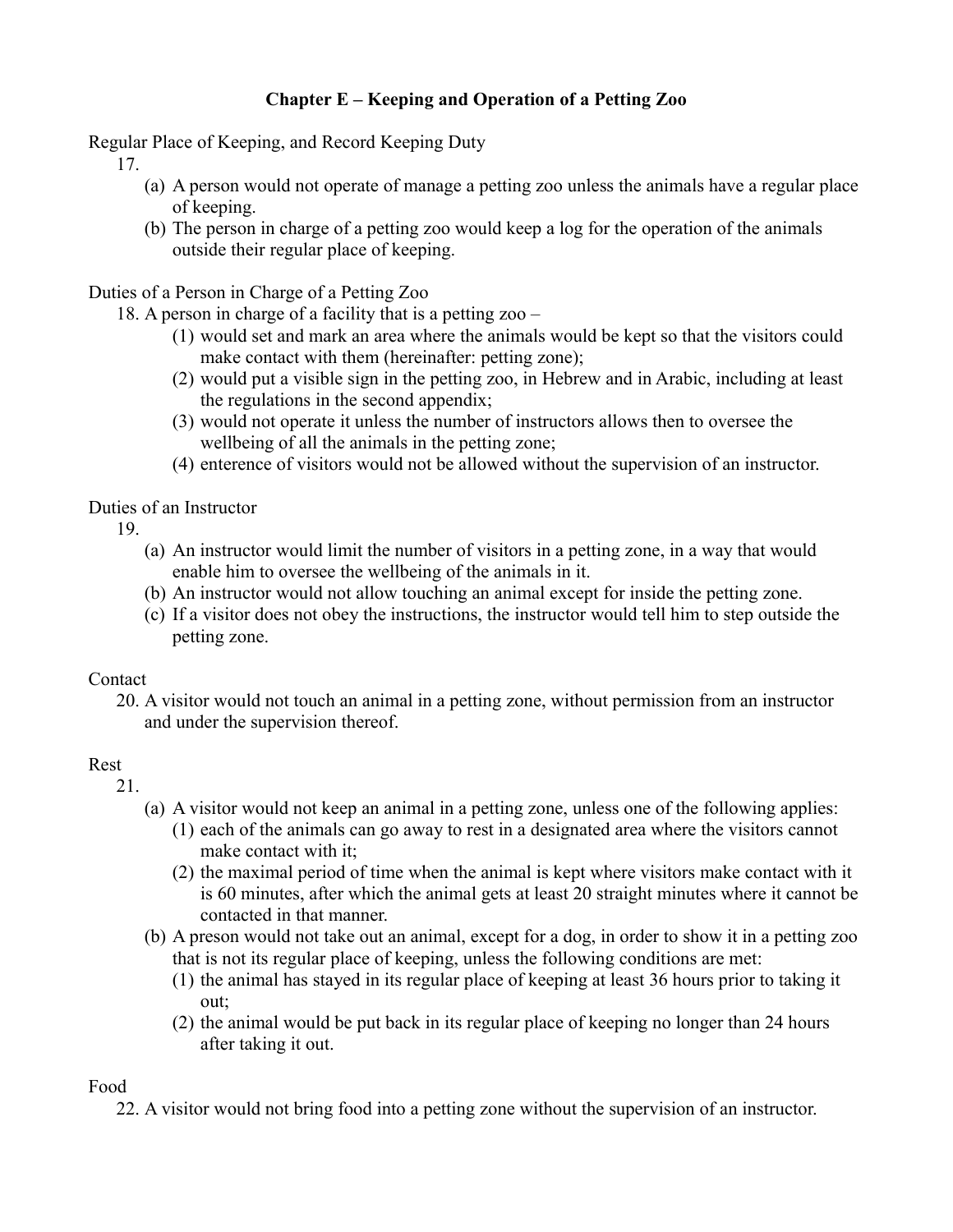Prohibition of Keeping and Contact

23.

- (a) A person would not hold an ill animal or an animal suspected as such in a petting zone.
- (b) A person would not keep the following animals in a petting zone, unless they are in their regular place of keeping, and the condition described in regulation  $21(a)(1)$  is followed –
	- (1) a female in the last quarter of the pregnancy;
	- (2) a mother taking care of offsprings;
	- (3) an animal that does not eat by itself, or whose nutrition depends on breastfeeding.

## **Chapter F: Working of Animals**

Definitions:

24. In this chapter –

"a valid certificate" – certification from a veterinarian doctor according to form 4 in the first appendix, that an animal has been examined by him, with under 30 days since the day of the examination;

"an animal" – horse, donkey, mule, camel, or another animal used for working;

"commercial working" – working in a commercial occupation;

"chip" – a tiny electronic identifition device that follows the requirements in the  $3<sup>rd</sup>$  appendix.

Animals banned for working

25.

- (a) A person would not work an animal matching the following criteria:
	- (1) ill or suspected as ill;
	- (2) a female taking care of an offspring younger than thirty days;
	- (3) a female accompanied by an offspring, except for riding under non-commercial circumstances.
- (b) A person would only commercially work an animal of which a veterinarian doctor has restricted the avtivity according to the aforementioned restriction.
- (c) A person would not commecially work a female in the second half of her pregnancy unless a veterinarian doctor has approved her to be fit to be worked and under the restrictions given by him.
- (d) A person would not work a female taking care of an offspring aged between thirty and sixty days for longer than two straight hours and no more than four daily hours; the resting time between working times would be at least one hour.
- (e) A person would not work a female taking care of an offspring aged between sixty and 120 days as long as it is breastfed for longer than two straight hours and no more than six daily hours; the resting time between working times would be at least one hour.

Maximal Carrying Weight

26.

- (a) A person would not work an animal unless he has checked and found that the weight it has to carry fits its physical ability
- (b) Without limiting the aforementioned in sub-regulation (a), in cart or carriage pulling the total weight would not exceed –
	- (1) 1,000 kg for every horse or mule;
	- (2) 500 kg for every donkey.

For the purpose of this sub-regulation, "Total weight" – the sum of the self weight of the carriage or cart, plus the weight of the cargo and people on it.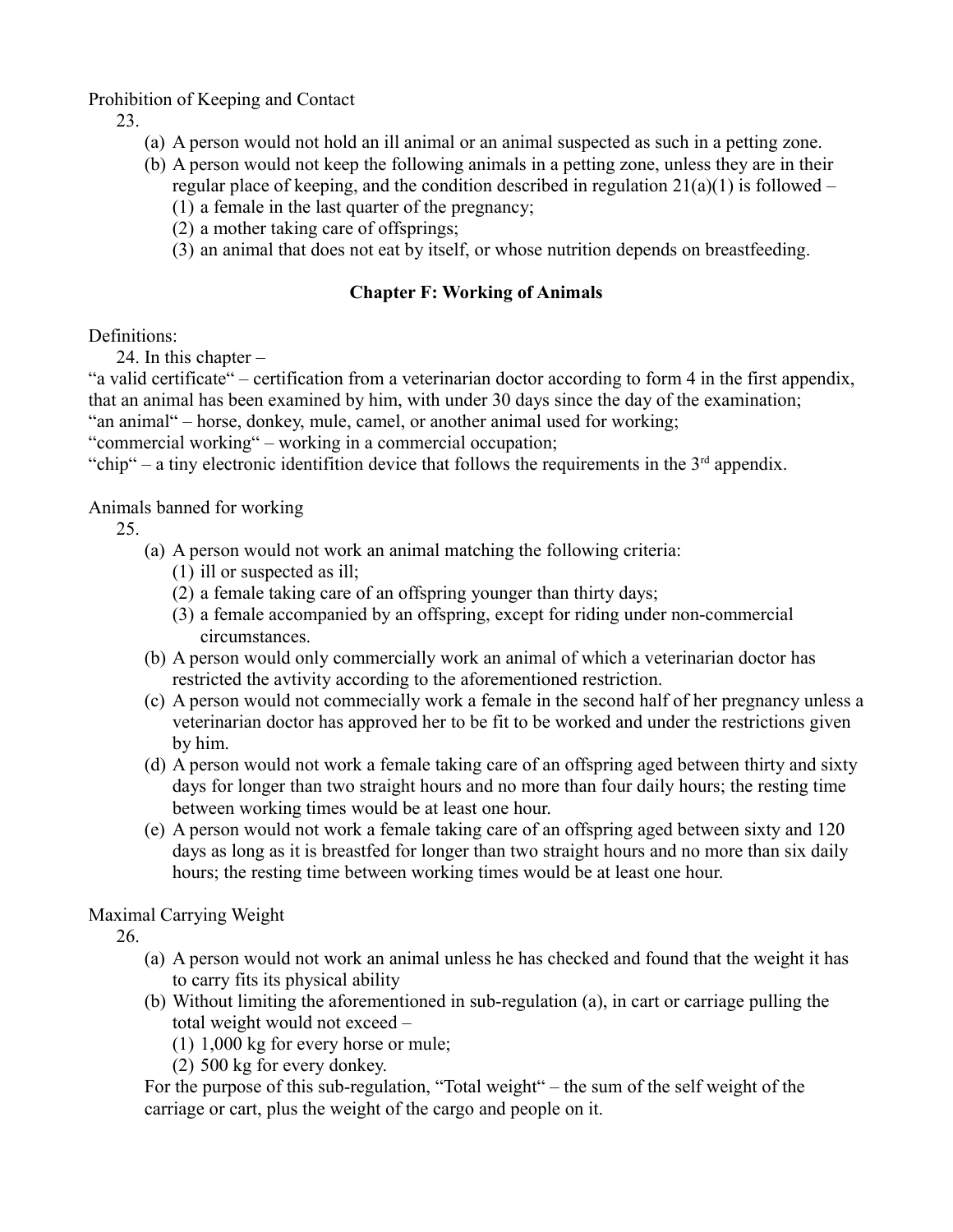#### Structure of Cart or Carriage

- 27. A person would not work an animal tied to a cart or to a carriage unless the following criteria are met:
	- (1) The cart or carriage has breaks, allowing the wheels to be stopped;
	- (2) the structure of the cart or carriage and the harness does not hurt the animal, and that they fit its size;
	- (3) the cart or carriage has its weight written on it.

#### Rest

28. A person would not work an animal unless it povides it with resting periods, in a high enough frequency according to the level and kind of exertion, and in any case the period of time an animal is being worked straight would not exceed three hours, after which the animal is allowed to rest for at least thirty straight minutes.

#### Obligatory Chip Marking

29. A person would not keep an animal in an activity site and would not commercially work it, if it is not marked with a chip.

## Obligatory Carrying of Certificates

30. A person would not commercially work an animal, if he is not carrying, at the time of the working, a valid certificate for that animal in specific; if the working is at an activity site, the valid premit is found on the site.

#### Operating or Managing of an Activity Site

31. A person would not operate an activity site nor manage it unless the person in charge of the facility is the owner of the animal being worked.

## Duties of a Person in Charge of an Activity Site

- 32. A person in charge of an activity site
	- (1) would put up a sign where the visitors get on the animals or the carriages, in Hebrew and Arabic, listing all the rules for behavior on site, and at least the rules listed on the second addition;
	- (2) would not operate it unless the number of instructors allows them to oversee the welfare of all the animals being worked on the activity site, including ascorting them when going out to an open field.

## Duties of an Instructor on an Activity Site

33.

- (a) An instructor would not allow visitors to get on an animal or passangers on a carriage without the presence of an instructor.
- (b) An instructor would not allow a visitor to get on an animal or a carriage, unless he has checked and found that the weight that the animal has to carry or pull, respectively, fits physical capabilities of the animal, and does not exceed the restrictions in regulation 26(b).
- (c) An instructor would not allow the working of an animal unless it gets the resting periods described in regulation 28.
- (d) If a visitor does not follow the instructions of an instructor, the instructor would instruct him to end his participation in the activity, unless the circumstances require otherwise.

The Approval of an Instructor at an Activity Site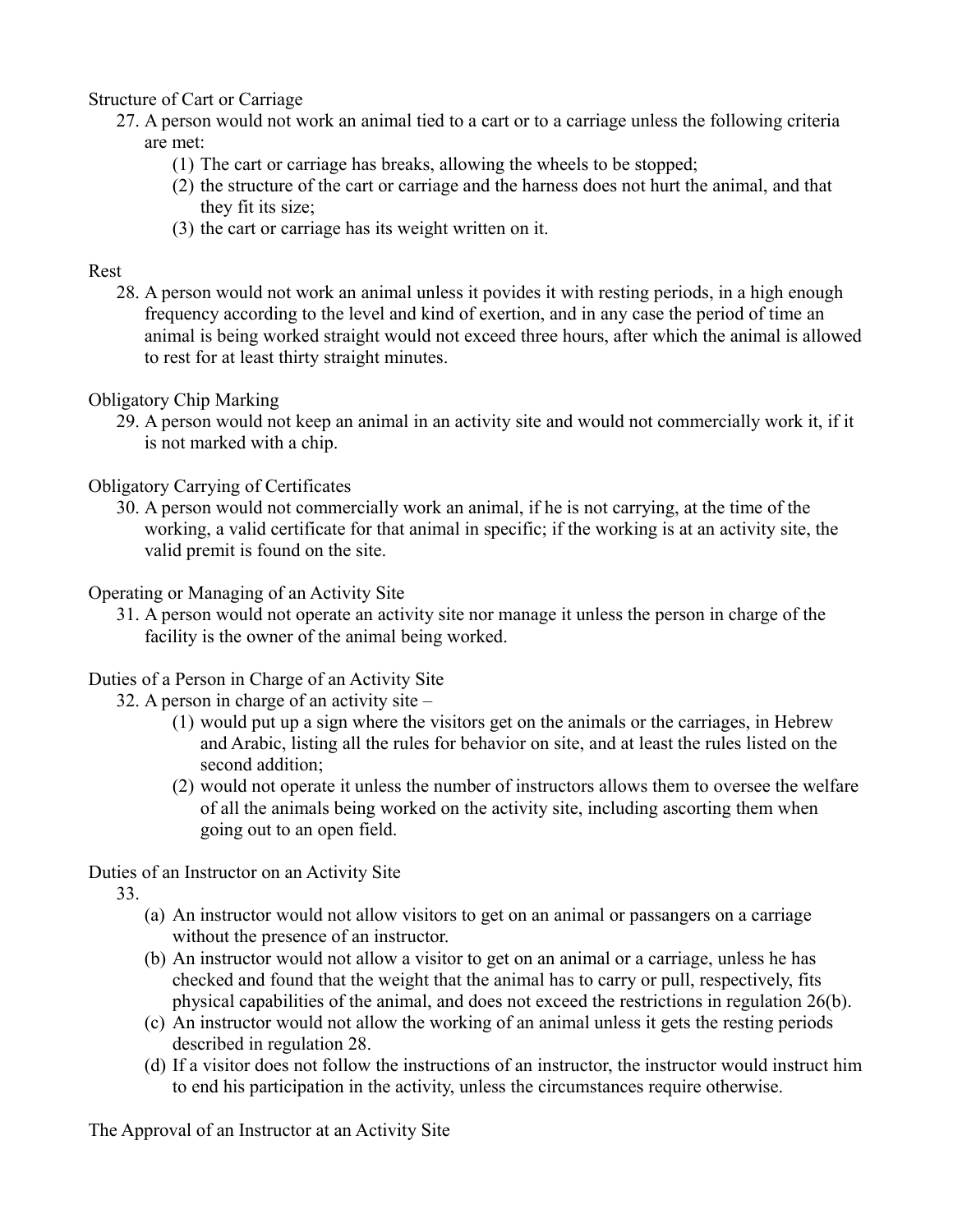34. A visitor would not get on an animal or a carriage without permission from an instructor.

Limitation of Application

35. If the operation of the animal is by its permanent owner or anyone acting on his behalf, and not in a commercial occupation – regulations 31 through 34 would not apply for the operation of the animal in an acitvity site.

## **Chapter G: Miscellaneous instructions**

Special Instructions for Wild Animals

36.

- (a) A person would not work a wild animal or keep it in a petting zoo unless it has been given a permission specifically allowing its keeping or working as mentioned, and in accordance with the terms described in the permission.
- (b) During the transportation of a wild animal and when getting it ready for transportation, regulations 3 through 6 would apply, depending on the case, unless different instructions were described in the permission.
- (c) Regulations 14 and 15 would not apply in the case of handing over of an animal to the Nature and Garden Authority, and as long as the animal stays under the ownership of the Nature and Garden Authority, in the holding thereof, or legally captured by it.
- (d) In this regulation, "premission" as defined in the regulations for the protection of wild animals, 197[6](#page-11-0)<sup>6</sup>.

## Spcial Justification

37. A person would not be considered as breaking this regulations, if there was an immediate need to protect or take care of the welfare of the animal, and the prospective disruption of the welfare of an animal when breaking the regulation was smaller than it would have been caused by not breaking it.

## Application

- 38. f
	- (a) These regulations would apply to animals kept under the permission of the person in charge according to the Regulations Against Cruelty to Animals (Protection of Animals) (Shows, Performances, and Competitions of Animals), 2001<sup>[7](#page-11-1)</sup>, unless the aforementioned permission states different instructions, and for the period of time they were stated for.
	- (b) The following regulations would not apply in the case of a municipal authority den:
		- (1) regulations 9, 13(a)(2), 14 (2), 16(10);
		- (2) regulation 16(9) regarding the keeping of cats, for the time period until fourteen days of the day when they were brought into the municipal authority den;
		- (3) regulation 16(3) and (4) regarding the keeping of cats, as long as the size of a cage for one cat in at least 0.5 sqm, the size of a cage where more than one cat is kept is at least 0.75 sqm larger for every two cats, and the height of the cage is at least 0.6 meters;
		- (4) regulation 16(5) regarding the keeping of dogs, as long as the size of an enclosed area where one dog is kept is at least the sum of the size aforementioned in regulation 16(3) calculated by the size of the largest dog in the enclosed area, plus one sqm for every 15 kg of the total weight of the rest of the dogs in the enclosed area.
	- (c) The following regulations would not apply in the case of a non-profit animal rights

<span id="page-11-1"></span>7 2001, page 791.

<span id="page-11-0"></span><sup>6</sup> 1976, page 2631; 2006, page 1148.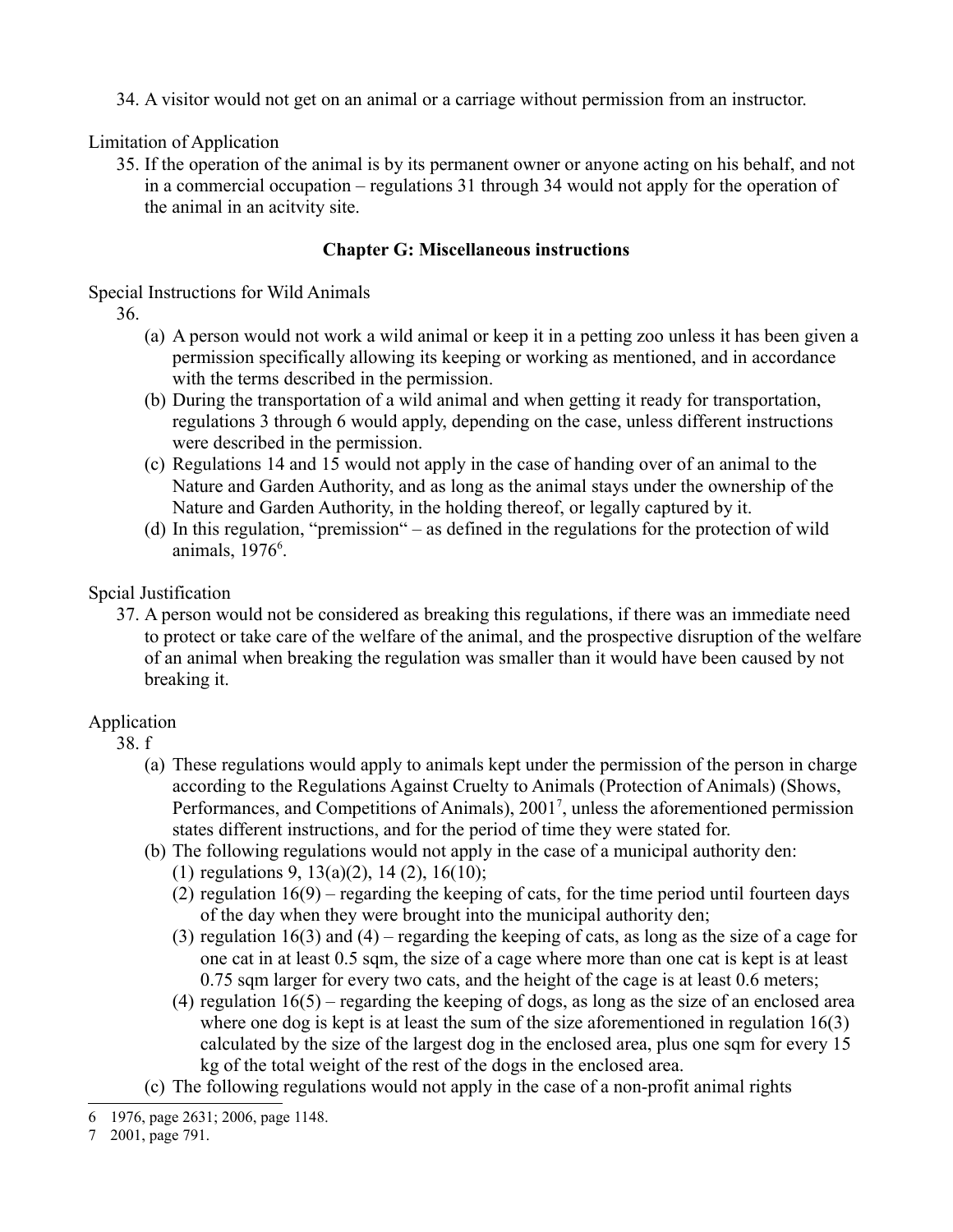organization:

- (1) regulations  $13(a)(2)$ ,  $14(2)$ , and  $16(9)$ ;
- (2) regulation 16(3) and (4) regarding the keeping of cats, as long as the size of a cage for one cat in at least 0.5 sqm, the size of a cage where more than one cat is kept is at least 0.75 sqm larger for every two cats, and the height of the cage is at least 0.6 meters;
- (3) regulation  $16(5)$  regarding the keeping of dogs, as long as the size of an enclosed area where one dog is kept is at least the sum of the size aforementioned in regulation 16(3) calculated by the size of the largest dog in the enclosed area, plus one sqm for every 15 kg of the total weight of the rest of the dogs in the enclosed area;
- (4) Regulation 16(10) as long as every dog would get the physical activity as described in the aforementioned regulation at least once in two days.
- (d) Regulations 14 and 15 would not apply in the case of hading over of an animal from a facility to the municipal veterinarian doctor or to an animal rights organization.

## Penalty

- 39.
	- (a) A person breaking regulations 3 through 8, 13(a) and (b), 16(2) through (7) and (9) through (11), 21, 23, and 25, would be sentenced to 6 months in jail.
	- (b) A person breaking regulations 9 through 12, 13(c), 14, 15, 16(1) and (8), 17 through 20, 22, 26, 27 through 34, would be fined as described in section  $61(a)(1)$  of the Penalty Law, 1977[8](#page-12-0).

## Presumptions

- 40. If one of the following is found, the presumption would be that the regulation listed by it has been broken, unless the defendant provided evidence that the regulation has not been broken; if a reasonable doubt that the regulation has been broken is raised, the doubt would act in favor of the defendant:
	- (1) the animal is suffering from malnutrition presumption for breaking of regulation  $3(c)$  $(1)$  or  $7(a)$ ;
	- (2) the animal is injured or suffers from a visible illness, and the injury or illness are old and have not been treated – presumption for breaking of regulation 7(a)
	- (3) a person in charge of a facility who was asked by a responsible preson, a police officer, or a supervisor to show a registration as described in regulation 12(4) and has not shown it within fourteen working days from the date when it he was asked to do so – presumption for breaking of regulation 12(4) and (5).

## Owner Responsibility

41. If one of thses regulations is broken, the owner, the keeper, or the person in charge of the animal or the facility would also be charged with the breaking thereof, according to the case, unless he has proven that the breaking was done without him knowing and that he has taken all the necessary precautions for preventing it.

## Grandfather Clause

42. These regulations would not limit the instructions of the Regulations Against Cruelty to Animals (Animal Protection) (Transportation of Beasts), 2006<sup>[9](#page-12-1)</sup>.

## Date of Inception

- <span id="page-12-0"></span>8 1977, page 266.
- <span id="page-12-1"></span>9 2006, page 688.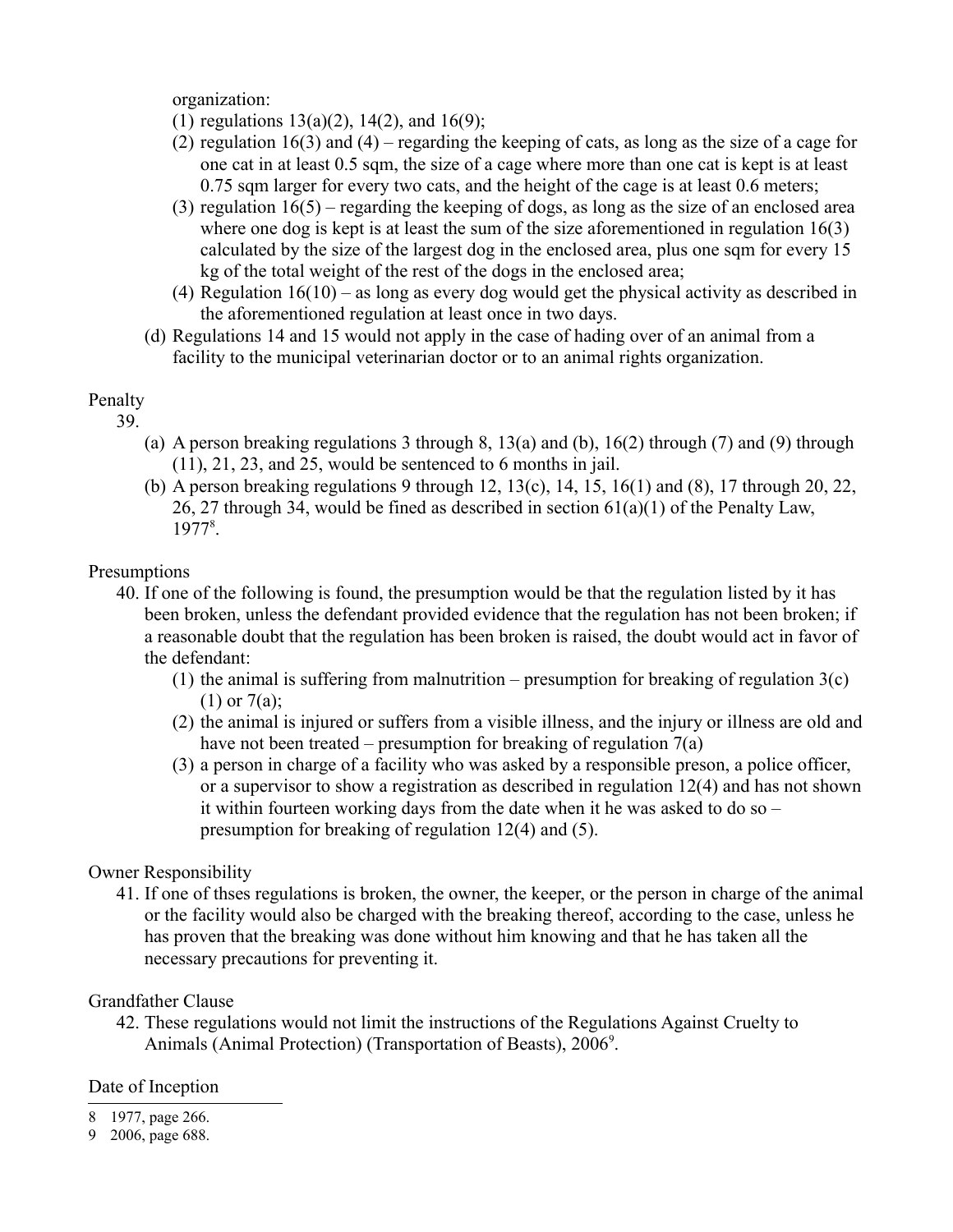- 43.
	- (a) The date of inception 1 through 8, 13, 21, 23 through 30, and 36 through  $42 60$  days of the date of their publication.
	- (b) The date of inception 9 through 12, 14 through 20, 22, and 31 through 35 one year of the date of their publication, but for a facitliy that had been founded before the date of publication of these regulations, regulation 16 would apply after two years of the date or publication.
	- (c) Despite the aforementioned in sub-regulation (b), and without limiting regulation 38(b)(2), the date of inception for regulation 16(9) for a municipal authority den would be three years of the date publication for these regulations.

# **First Addition**

## **Form 1**

(Regulation 9(a))

To the municipal veterinarian doctor of the municipality of

 $\mathcal{L}_\text{max} = \mathcal{L}_\text{max} = \mathcal{L}_\text{max} = \mathcal{L}_\text{max} = \mathcal{L}_\text{max} = \mathcal{L}_\text{max} = \mathcal{L}_\text{max} = \mathcal{L}_\text{max} = \mathcal{L}_\text{max} = \mathcal{L}_\text{max} = \mathcal{L}_\text{max} = \mathcal{L}_\text{max} = \mathcal{L}_\text{max} = \mathcal{L}_\text{max} = \mathcal{L}_\text{max} = \mathcal{L}_\text{max} = \mathcal{L}_\text{max} = \mathcal{L}_\text{max} = \mathcal{$  $\mathcal{L}_\mathcal{L} = \{ \mathcal{L}_\mathcal{L} = \{ \mathcal{L}_\mathcal{L} = \{ \mathcal{L}_\mathcal{L} = \{ \mathcal{L}_\mathcal{L} = \{ \mathcal{L}_\mathcal{L} = \{ \mathcal{L}_\mathcal{L} = \{ \mathcal{L}_\mathcal{L} = \{ \mathcal{L}_\mathcal{L} = \{ \mathcal{L}_\mathcal{L} = \{ \mathcal{L}_\mathcal{L} = \{ \mathcal{L}_\mathcal{L} = \{ \mathcal{L}_\mathcal{L} = \{ \mathcal{L}_\mathcal{L} = \{ \mathcal{L}_\mathcal{$  $\mathcal{L}_\mathcal{L} = \{ \mathcal{L}_\mathcal{L} = \{ \mathcal{L}_\mathcal{L} = \{ \mathcal{L}_\mathcal{L} = \{ \mathcal{L}_\mathcal{L} = \{ \mathcal{L}_\mathcal{L} = \{ \mathcal{L}_\mathcal{L} = \{ \mathcal{L}_\mathcal{L} = \{ \mathcal{L}_\mathcal{L} = \{ \mathcal{L}_\mathcal{L} = \{ \mathcal{L}_\mathcal{L} = \{ \mathcal{L}_\mathcal{L} = \{ \mathcal{L}_\mathcal{L} = \{ \mathcal{L}_\mathcal{L} = \{ \mathcal{L}_\mathcal{$ 

#### **Notification of Operation of a Facility**

Name of facility owner\* \_\_\_\_\_\_\_\_\_\_\_\_\_\_\_\_\_\_\_\_\_ ID No. Phone \_\_\_\_\_\_\_\_\_\_\_\_\_\_\_\_\_ Address of the notifier \_\_\_\_\_\_\_\_\_\_\_\_\_\_\_\_\_ Name and address of the facility:

 $\mathcal{L}_\text{max} = \frac{1}{2} \sum_{i=1}^n \mathcal{L}_\text{max}(\mathbf{z}_i - \mathbf{z}_i)$ Facility type: activity site / breeding house / shelter / zoo / shop / petting zoo / petting area / petting zoo outside of the animals regular place of keeping / pet boarding (please choose) Animal types kept in the facitliy and their place of keeping\*\*:

Decleration of notifier –

 $\mathcal{L}=\mathcal{L}^{\mathcal{L}}$ 

- 1. I declare that all the details described above are accurate; I know that this notification does not exempt me from following the provisions of the law;
- 2. I know that any change in the details described above requires filing a notification regarding the change.

Date \_\_\_\_\_\_\_\_\_\_\_\_\_\_\_\_\_ Name of notifier \_\_\_\_\_\_\_\_\_\_\_\_\_\_\_\_\_ Signature \_\_\_\_\_\_\_\_\_\_\_\_\_\_\_\_\_

\* If the owner is a corporation, a declaration regarding signature permissions from an attorny or an accountant is required.

\*\* A plan must be attached. If the animal is a wild animal, a permission according to the Wild Animal Act, 1955, must be attached.

Approval for Reciving of Notification

I, the undersigned \_\_\_\_\_\_\_\_\_\_\_\_\_\_\_\_\_\_\_\_\_ approve that I have received the notification on the day of

| Date                   | Name of the municipal veterinarian doctor |
|------------------------|-------------------------------------------|
| Name of Person Signing | Signature                                 |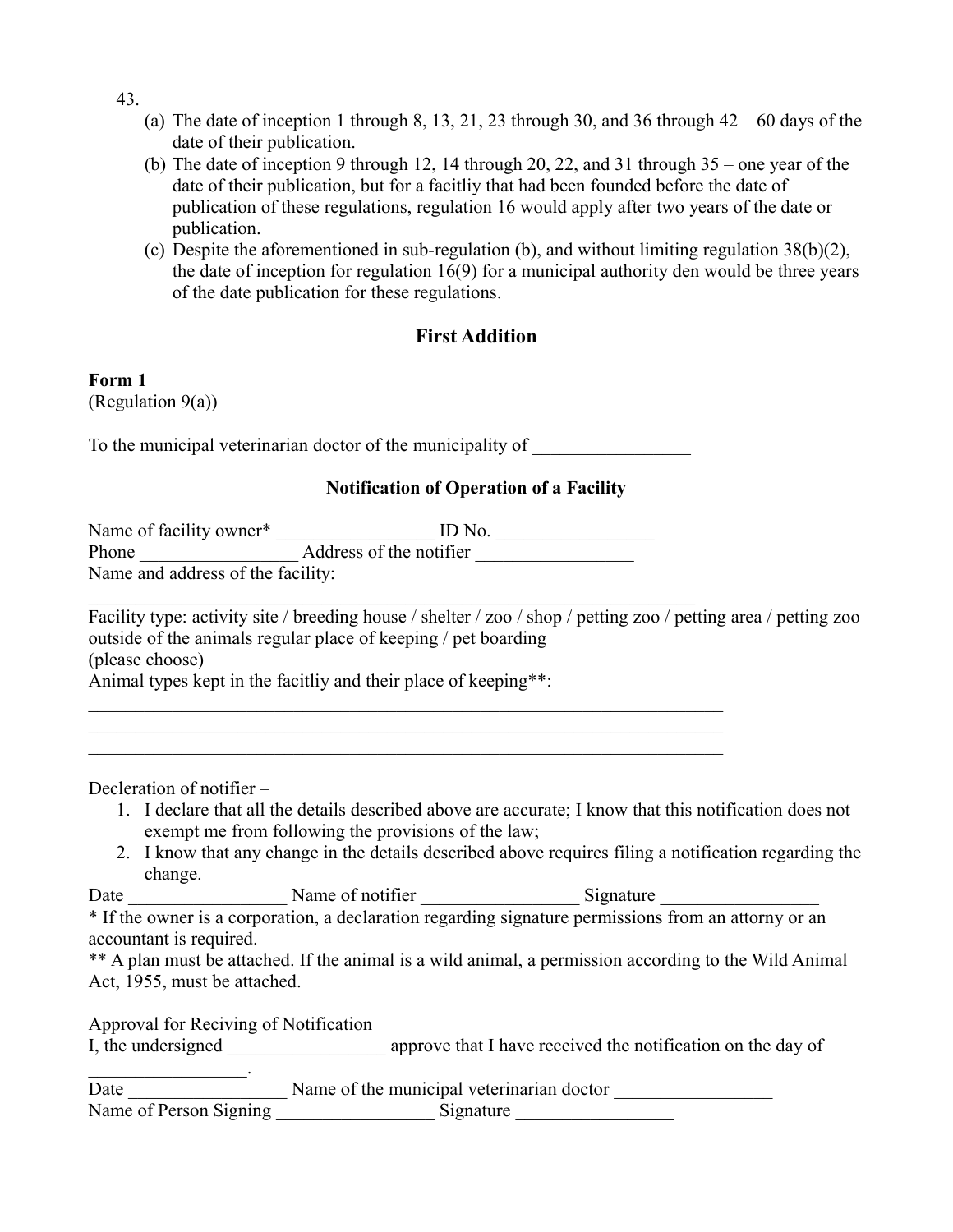## **Form 2** (Regulation  $12(a)(6)$ )

To the municipal veterinarian doctor of the municipality of **Report of Examination of Animal in a Facility** Name and address of the facility: Name of facility owner \_\_\_\_\_\_\_\_\_\_\_\_\_\_\_\_ ID No. \_\_\_\_\_\_\_\_\_\_\_\_\_\_\_\_\_\_\_\_\_\_\_\_\_\_\_\_\_\_\_\_\_\_ Phone Name of preson in charge of the facility Phone Phone 1. I hereby notify you that Dr. License number Phone Mobile Phone has examined all the animals in the facility on the following dates Signature of the person in charge of the facility I, the undersigned, Dr. \_\_\_\_\_\_\_\_\_\_ license number \_\_\_\_\_\_\_\_ have visited the facility on the day of have examined all the animals in the facility and found that  $-$ • they are not injured of showing signs of illness; • the animals I have examined that are listed on column A below are injured or showing signs of illness as described in column B below, and they have been given the instructions for treatment described in column C below: Column C Column B Column A Given Intructions for Treatment List of Animals and Description\* Description of Illness or Injury Additional comments Date Mame of veterinarian doctor and license number Signature Signature \*If the animal is marked with a chip, the marking or chip number should be written. **Form 3** (Regulation 17(b))

#### **Log for the Operation of Animals Outside of their Regular Place of Keeping** For Month <u>Lateration of Near Laterations</u>

| Name of the petting zoo                                  |           |       |  |  |
|----------------------------------------------------------|-----------|-------|--|--|
| Name of the owner of the petting zoo.                    | ID number | Phone |  |  |
| Name of the person in charge of the petting zoo          | ID number | Phone |  |  |
| Regular place of keeping of the animals operated*:       |           |       |  |  |
| Name of person in charge of the regular place of keeping |           |       |  |  |
| Address of the regular place of keeping                  |           |       |  |  |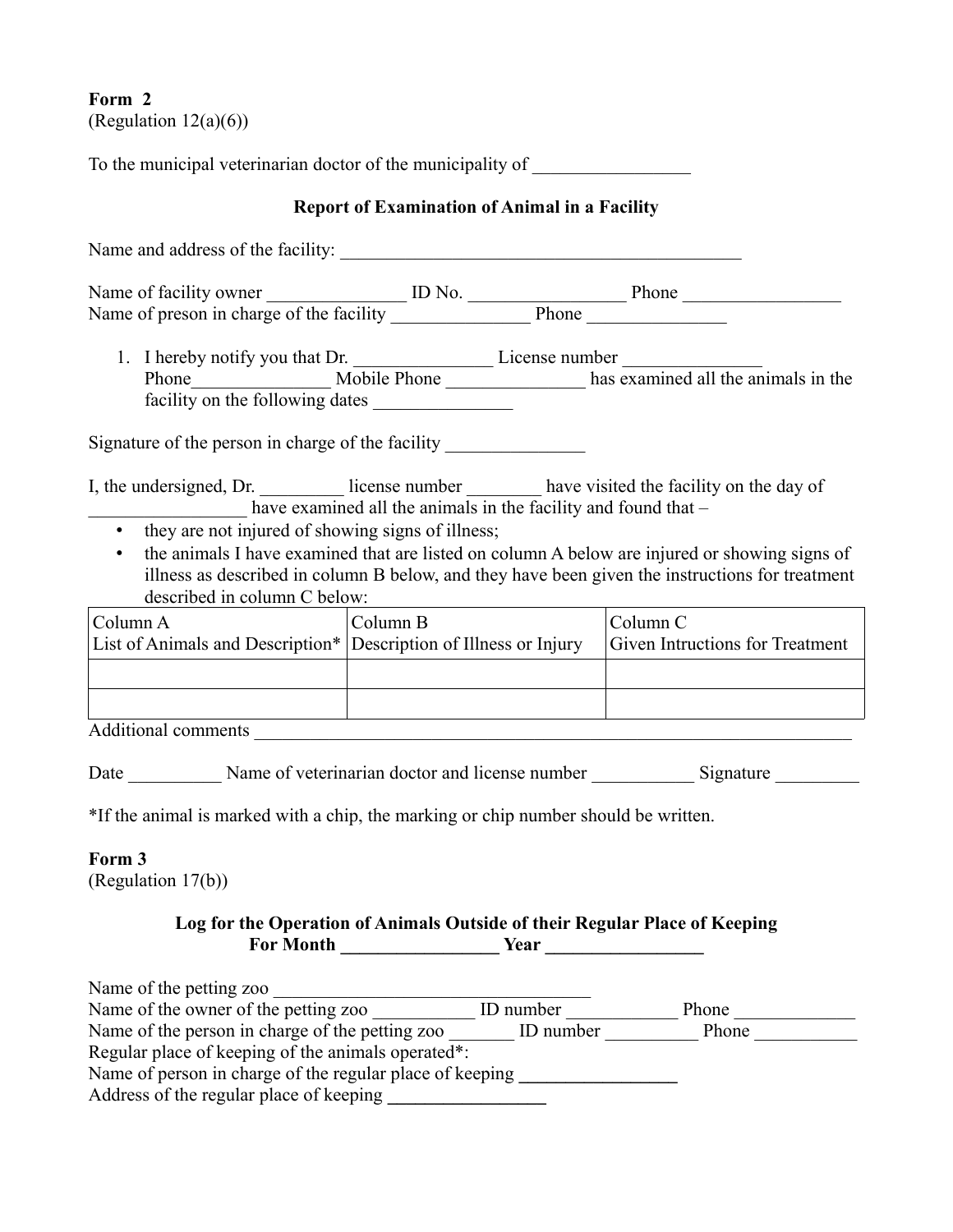\*In case animals originating from different keeping places are kept – a separate form should be filled for every group of animals, according to the regular place of keeping.

| Time of taking |      | Number of<br>the animals out the animals<br>taken out | $Kind(s)$ of<br>Animals | Place of | Person<br>operation responsible<br>for the<br>animals<br>outside of<br>the regular<br>facility | Time of returning<br>the animals* |      | Comments and<br>unusual events |
|----------------|------|-------------------------------------------------------|-------------------------|----------|------------------------------------------------------------------------------------------------|-----------------------------------|------|--------------------------------|
| Date           | Time |                                                       |                         |          |                                                                                                | Date                              | Time |                                |
|                |      |                                                       |                         |          |                                                                                                |                                   |      |                                |
|                |      |                                                       |                         |          |                                                                                                |                                   |      |                                |
|                |      |                                                       |                         |          |                                                                                                |                                   |      |                                |
|                |      |                                                       |                         |          |                                                                                                |                                   |      |                                |
|                |      |                                                       |                         |          |                                                                                                |                                   |      |                                |

\*would be filled when the animals are brought back.

#### **Declaration**

I, the undersigned, the person responsible of the petting zoo, hereby declare and approve that the log for the operating of the animals was done by me, and that it is complete and accurate. Name and family name \_\_\_\_\_\_\_\_\_\_\_\_\_ Signature \_\_\_\_\_\_\_\_\_\_\_\_\_\_

#### **Form 4**

(Regulation 24)

## **Approval of a Veterinarian Doctor**

(Regulation 24)

Name of the owner / keeper \_\_\_\_\_\_\_\_\_\_\_\_ ID No. \_\_\_\_\_\_\_\_\_\_\_\_\_\_ Phone Place of keeping of the animal Essence of activity performed by the animal I, the undersigned, Dr. \_\_\_\_\_\_\_\_\_ license number \_\_\_\_\_\_\_\_\_ Address \_\_\_\_\_\_\_\_\_ Phone \_\_\_\_\_\_\_\_\_ have examined the animals listed below on the day of and found –

| Type and description of the animal Chip number Findings of examination |  | Instructions for<br>treatment, instructions<br>regarding limitations to<br>activity, and other<br>instructions if given |
|------------------------------------------------------------------------|--|-------------------------------------------------------------------------------------------------------------------------|
|                                                                        |  |                                                                                                                         |
|                                                                        |  |                                                                                                                         |

Date Name of the veterinarian doctor and license number Signature Signature